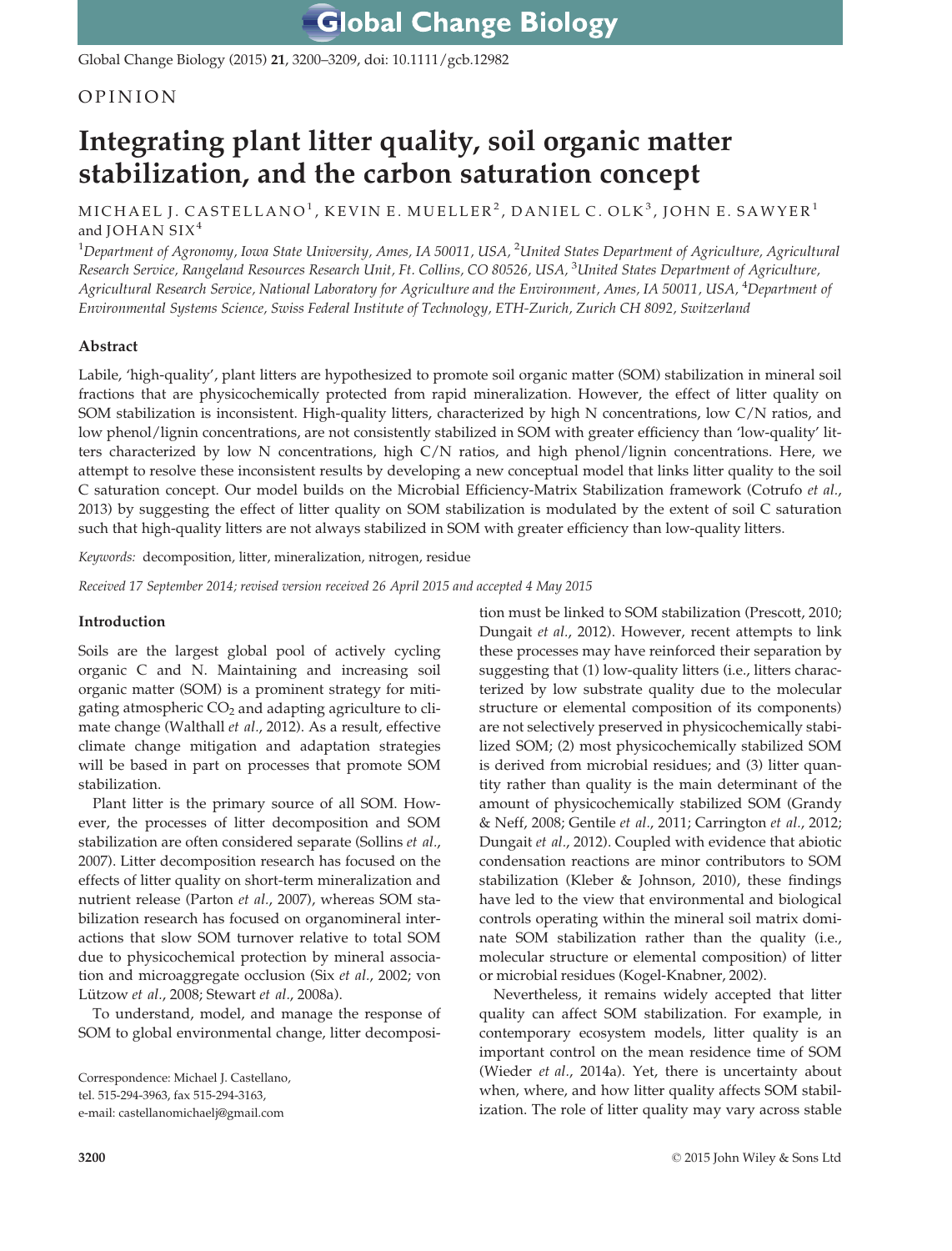SOM pools that differ by the source of organic matter (plant vs. microbial residues) and the mechanism of stabilization (physical, chemical, and biochemical protection; Six et al., 2002).

To link litter decomposition with SOM stabilization in the mineral soil matrix, Cotrufo et al. (2013) developed the Microbial Efficiency-Matrix Stabilization (MEMS) framework. The framework is based on the principles that (1) mineral association is the most effective means of SOM stabilization (Six et al., 2002; von Lützow  $et$  al., 2006) and (2) most mineralstabilized SOM is of microbial origin and thus suggests plant litter quality can affect the rate of SOM stabilization by affecting microbial biomass and substrate use. Plant litters that produce more microbial residues result in more organic matter that can be physicochemically stabilized (i.e., more SOM stabilization opportunities). When microbial substrate use is high (high-quality litters), the microbial anabolism: catabolism ratio is high. As a result, more microbial residues and less  $CO<sub>2</sub>$  are produced per amount of plant litter metabolized and stable SOM stocks are predicted to be relatively large. In contrast, when substrate use is low (low-quality litters), microbial biomass is relatively low and fewer microbial residues are produced per amount of plant litter metabolized. As a result, stable SOM stocks are predicted to be relatively small.

Consistent with this conceptualization of plant litter effects on SOM stabilization, mineral nutrient additions including N fertilizer can also enhance microbial biomass and microbial use efficiency of plant litter, thereby increasing the transfer of plant litter to total SOM and physicochemically stabilized SOM (Ågren et al., 2001; Schimel & Weintraub, 2003; Moran et al., 2005; Thiet et al., 2006; Kirkby et al., 2013). Mineral nutrient additions can alter litter quality after plant uptake (Brown et al., 2014) or can be directly accessed by microbes during decomposition (Kirkby et al., 2013). Presumably, both of these effects of mineral nutrient additions increase litter transformation to SOM by better matching microbe and substrate stoichiometries (Kirkby et al., 2013).

Within the MEMS framework, the amount of microbial residue stabilization is ultimately determined by physicochemical protection mechanisms operating within the mineral soil matrix. Thus, litter quality should have no effect on the stable SOM stocks or the rate of SOM stabilization when a soil has no additional capacity for SOM stabilization (i.e., when soil is C-saturated). Indeed, some studies report an effect of litter quality on total and/or physicochemically stabilized SOC pool size or the litter-C to SOM-C conversion rate, while others do not (Table 1).

Here, we describe an easily testable conceptual model that can resolve the inconsistent effects of litter quality on mineral-stabilized SOM by linking MEMS to the soil C saturation concept (Hassink & Whitmore, 1997; Six et al., 2002). Our model expands the matrix stabilization component of MEMS by separating the chemically stabilized mineral-associated SOM pool that is dominated by microbial residues from particulate SOM pools that are dominated by plant residues and either physically stabilized by microaggregate occlusion or nonprotected (i.e., not physicochemically stabilized within the mineral soil matrix; Six et al., 2002). We suggest that the effect of litter quality on mineral-associated SOM is a function of the unsatisfied C storage potential (i.e., the C saturation deficit) such that (1) litter quality should affect mineral-associated SOM stocks only when there is a saturation deficit (i.e., litter quality should not affect mineral-associated SOM in C-saturated soils) and (2) the capacity to store additional mineral-associated SOM in soils receiving high-quality litters will saturate at a lower litter input rate than soils receiving low-quality litters. This second feature is important because it allows for situations when comparative studies could measure greater stabilization of low- vs. high-quality litters.

Our model focuses on SOM that is stabilized by mineral association because, in most soils and particularly arable land soils, this pool comprises the majority of SOM and is dominated by microbial residues (e.g., Kirchmann et al., 2004; Miltner et al., 2012; Plaza et al., 2013). However, we explicitly explore situations when plant residues could account for a substantial portion of SOM pools. In particular, we relate our model to nonprotected and microaggregate-stabilized particulate SOM as well as situations when plant residues are proportionally large contributors to mineral-associated SOM.

With the concepts developed herein, we intend to provoke new experimentation and discussion rather than provide an accurate numerical framework for predicting SOM stabilization based on litter quality. To this end, we suggest future approaches to test our concepts and we explore potential limitations of a framework based on microbial substrate use and stabilization of microbial residues via organomineral interactions.

## The soil carbon saturation concept

A growing body of evidence from a diverse array of ecosystems indicates that soils have a finite capacity to store C within relatively stable pools in the mineral soil matrix. Further, the unsatisfied capacity for stable C storage affects the ability of soils to retain new litter inputs in stable SOC (Hassink, 1997; Huggins et al.,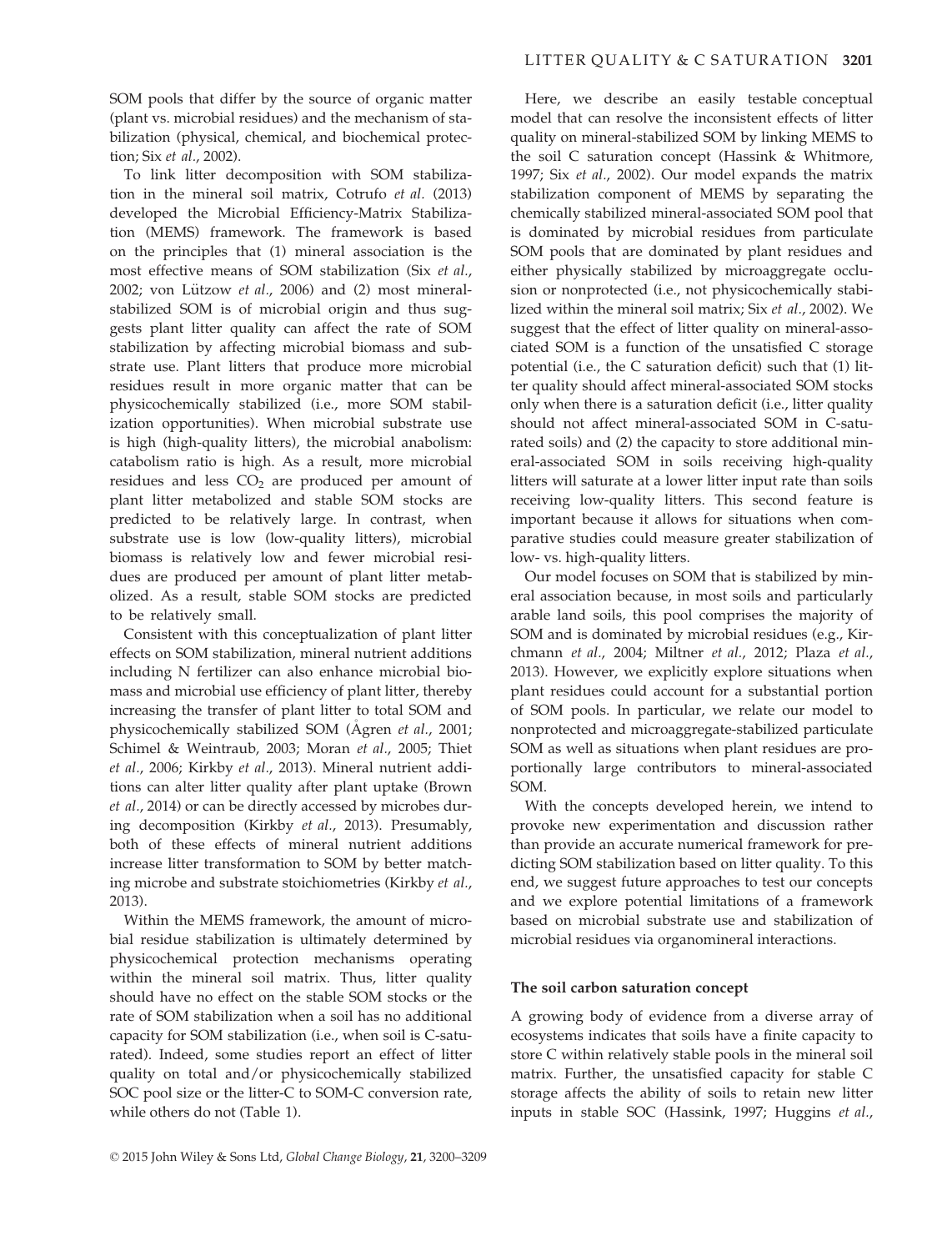## 3202 M. J. CASTELLANO et al.

Table 1 Summary of literature that has examined the effect of litter quality (or other biological compounds) on soil organic carbon (SOC) in mineral (i.e., nonorganic) soils. Only reports that added similar amounts of different quality litters are included; we define 'similar' as <10% difference in mass addition across litter qualities. Reports that compared litter quality effects across treatments with great differences in the amount of litter inputs and then scaled change in SOC to litter input ( $\triangle SOC/$ litter-C input) are not included because differences in litter amount affect environmental controls on litter decomposition and SOC stabilization (e.g., temperature and moisture). Only reports that measured a significant change in SOC or transfer of isotopically labeled litter to SOC are included to avoid reports that lacked statistical power

| Study                                                         | Method*        | Setting    | Effect<br>of litter<br>quality<br>on total<br>SOC? | Range<br>of $C$<br>addition<br>converted<br>to total<br>SOC $(\%)$ | Effect of<br>litter quality on<br>mineral-<br>associated<br>SOC? | Range of<br>C addition<br>converted<br>to mineral-<br>associated<br>SOC $(\%)$ | Effect of<br>litter<br>quality on<br>aggregate-<br>occluded<br>SOC? | Range of<br>C addition<br>converted to<br>aggregate-<br>occluded<br>SOC $(\%)$ | Study<br>duration<br>(years) |
|---------------------------------------------------------------|----------------|------------|----------------------------------------------------|--------------------------------------------------------------------|------------------------------------------------------------------|--------------------------------------------------------------------------------|---------------------------------------------------------------------|--------------------------------------------------------------------------------|------------------------------|
| Beyaert &<br>Voroney                                          | $\mathbf{1}$   | Field      | No                                                 | $5.9 - 7.1$                                                        | N/A                                                              | N/A                                                                            | N/A                                                                 | N/A                                                                            | 15                           |
| $(2011)$ <sup>+</sup><br>Bird et al.<br>$(2008)$ <sup>+</sup> | $\mathbf{1}$   | Field      | N <sub>o</sub>                                     | $18 - 18$                                                          | N/A                                                              | N/A                                                                            | N/A                                                                 | N/A                                                                            | 1.6                          |
| Bradford et al.<br>(2013)                                     | $\overline{2}$ | Field      | Yes                                                | $10 - 25$                                                          | Yes                                                              | $6 - 18$                                                                       | N/A                                                                 | N/A                                                                            | 0.54                         |
| Gentile et al.<br>(2011)                                      | $\mathbf{1}$   | Laboratory | No                                                 | $18 - 21$                                                          | Yes                                                              | $0.85 - 1.3$                                                                   | Yes                                                                 | $4.7 - 6.5$                                                                    | 1.5                          |
| Gentile et al.<br>(2011)                                      | 3              | Field      | N <sub>o</sub>                                     | N/A                                                                | N <sub>o</sub>                                                   | N/A                                                                            | No                                                                  | N/A                                                                            | 3.0                          |
| Helfrich et al.<br>(2008)                                     | $\mathbf{1}$   | Laboratory | No                                                 | N/A                                                                | N <sub>o</sub>                                                   | $4 - 9$                                                                        | $\rm No$                                                            | $8 - 13$                                                                       | 0.23                         |
| Kirchmann<br>et al.<br>(2004)                                 | 3              | Field      | Yes                                                | $16 - 28$                                                          | Yes                                                              | $16 - 26$                                                                      | N/A                                                                 | N/A                                                                            | 42                           |
| Rubino et al.<br>(2007)                                       | $\mathbf{1}$   | Laboratory | No                                                 | $0 - 22$                                                           | N/A                                                              | N/A                                                                            | N/A                                                                 | N/A                                                                            | 0.66                         |
| Throckmorton<br>et al. (2012,<br>$2015$ ) §                   | 2              | Field      | No                                                 | $20 - 30$                                                          | N <sub>o</sub>                                                   | N/A                                                                            | $\rm No$                                                            | N/A                                                                            | 3.1                          |
| Throckmorton 2<br>et al. (2012,<br>$2015$ ) §                 |                | Field      | Yes                                                | $3 - 12$                                                           | $\rm No$                                                         | N/A                                                                            | No                                                                  | N/A                                                                            | 2.4                          |
| Vityakon et al. 3<br>$(2000)\$                                |                | Field      | No                                                 | $10 - 16$                                                          | N/A                                                              | N/A                                                                            | N/A                                                                 | N/A                                                                            | 1.0                          |
| Vityakon et al.<br>$(2000)\$                                  | $\mathfrak{Z}$ | Field      | Yes                                                | $8 - 33$                                                           | N/A                                                              | N/A                                                                            | N/A                                                                 | N/A                                                                            | $1.0\,$                      |
| Puttaso et al.<br>(2013)                                      | $\overline{4}$ | Field      | Yes                                                | N/A                                                                | Yes                                                              | N/A                                                                            | Yes                                                                 | N/A                                                                            | 13                           |
| Voroney et al.<br>(1989)                                      | 1,2            | Field      | Yes                                                | $14 - 16$                                                          | N <sub>o</sub>                                                   | N/A                                                                            | N/A                                                                 | N/A                                                                            | $\boldsymbol{7}$             |
| Wuest &<br>Gollany (2012)                                     | $\overline{4}$ | Field      | Yes                                                | N/A                                                                | N/A                                                              | N/A                                                                            | N/A                                                                 | N/A                                                                            | 8.0                          |

\*(1) Isotopically labeled litter traced into SOC. (2) Isotopically labeled biocompounds traced into SOC. (3) Difference in rate of SOC change across litter quality treatments. (4) Difference in total SOC across litter quality treatments after litter additions (ranges of litter-C addition converted to SOC are not available with method 4).

†Soybean and wheat litters in conventional tillage were compared due to similar inputs (142 vs. 149 g C m<sup>-2</sup>). Other litters were excluded due to large differences in input (15–400%).

‡Litter quality had a significant effect on the alkaline-extracted humic fraction.

§These experiments added different quality litters to two different soils and found an effect of litter quality on SOC in one soil, but not another.

 $N/A$  = not available.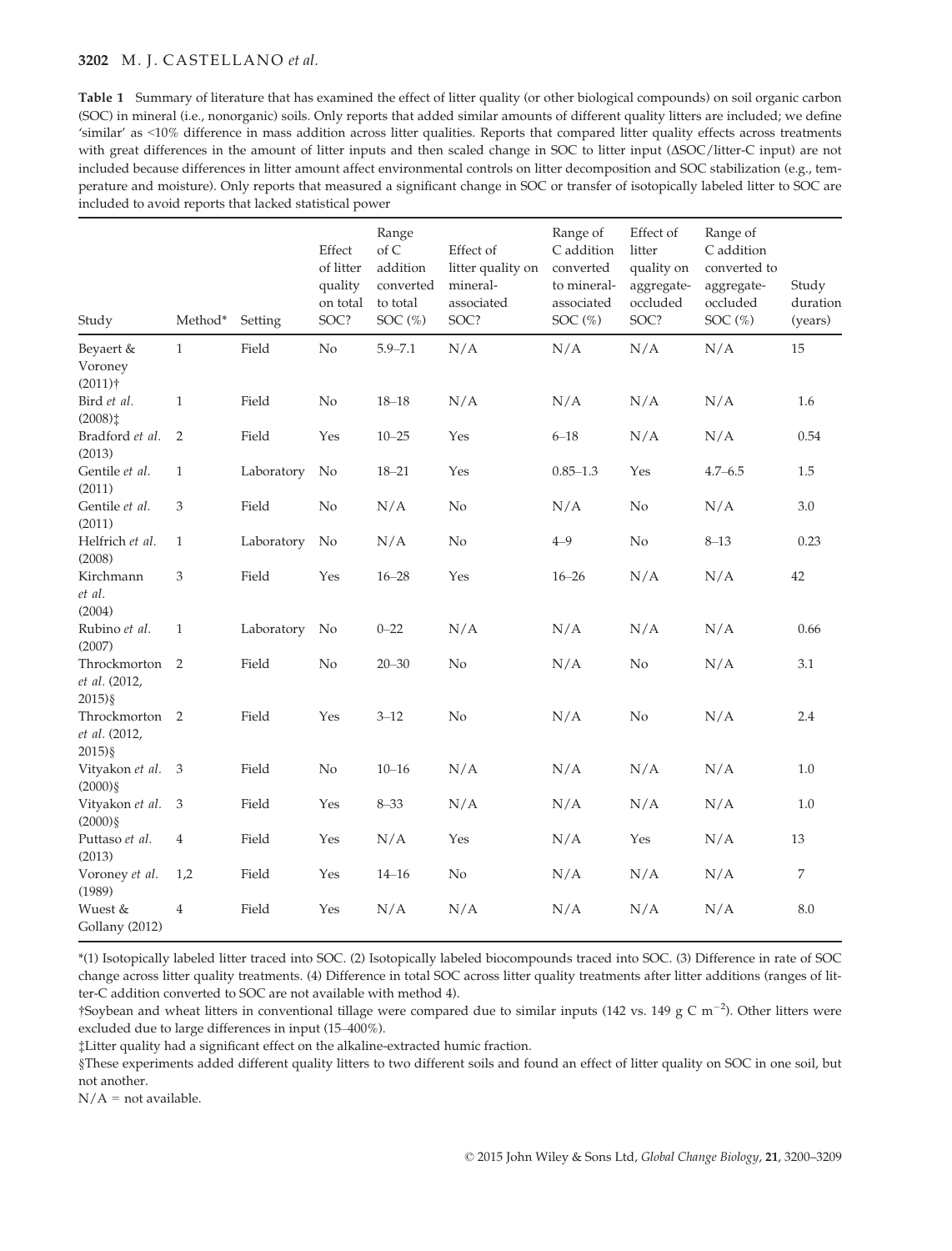1998; Six et al., 2002; Stewart et al., 2007, 2008a; Chung et al., 2008; Heitkamp et al., 2012). When SOC pools that are physicochemically stabilized in mineral matrices can no longer increase in size, soils are considered 'Csaturated'. At this point, an increase in steady-state C input rate does not increase steady-state physicochemically stabilized SOC. Alternatively, when an increase in steady-state C input rate does increase steady-state physicochemically stabilized SOC, soils have an unsatisfied capacity to store C that is referred to as the 'saturation deficit' (Hassink, 1997; Stewart et al., 2007). A soil with no physicochemically stabilized SOC has a saturation deficit of 100%, while a soil that is C-saturated has a saturation deficit of zero. New C inputs can be stored in physicochemically stabilized SOC only when there is

a saturation deficit. Importantly, the C saturation concept is independent from management and climate  $-$  C saturation is the theoretical maximum C stabilization potential under optimum conditions. However, an 'effective' soil C saturation can be observed at lower levels of SOC due to limitations on SOC stabilization imposed by management and climate (Stewart et al., 2007). In fact, soils that are considered to be severely depleted in SOC can be 'effectively' C-saturated (Stewart et al., 2007). For example, annually cultivated soil can be effectively C-saturated if an increase in steady-state C inputs does not produce a concomitant increase in steady-state physicochemically stabilized SOC without a change in management or climate (Chung et al., 2008; Gulde et al., 2008; Brown et al., 2014). Thus, 'effective C saturation' represents the capacity for physicochemical SOC stabilization under a particular set of management and climate circumstances that do not maximize potential physicochemical SOC stabilization.

Effective C saturation can be empirically identified by experiments that increase C inputs to a soil that has been previously observed to have unchanged physicochemically stabilized SOC contents over a time period with similar C inputs and management: If an increase in C inputs does not increase physicochemically stabilized SOC over time, the soil is considered to be effectively C-saturated under that specific management and climate. Effective C saturation can also be inferred from experimental gradients of C inputs to identically managed soils (Chung et al., 2008; Gulde et al., 2008): If instantaneous measures of physicochemically stabilized SOC across the input gradient reveal a lack of difference in physicochemically stabilized SOC stocks, the soil may be effectively C-saturated (although it is also possible that SOC could be increasing or decreasing at similar rates despite different C inputs).

Evidence is strong for effective C saturation of relatively stable, slow-turnover SOC pools that are physicochemically protected from mineralization (Chung et al., 2008; Gulde et al., 2008; Stewart et al., 2008b; Brown et al., 2014). These stable pools are protected from mineralization through chemical association with fine mineral particles and physical occlusion in microaggregates (Jastrow et al., 1996; Mueller & Koegel-Knabner, 2009). In contrast to physicochemically stabilized SOC pools, evidence for saturation of nonprotected SOC pools is weak (Gulde et al., 2008; Brown et al., 2014). Nonprotected SOC, commonly measured as 'light fraction' and 'free particulate organic matter', is not physicochemically protected within the mineral soil matrix and has mean residence times that are typically lower than physicochemically stabilized SOC (Six et al., 2002).

Evidence for saturation of physicochemically stabilized SOC pools, but not relatively labile nonprotected SOC pools, led to the development of a two-pool model for C saturation that includes a stable slow-turnover SOC pool that exhibits saturation behavior and a relatively labile fast-turnover SOC pool that does not exhibit saturation behavior (Stewart et al., 2007; Fig. 1). This model can be operationally defined such that plant litter is decomposed to the point that it is <2 mm and thus enters the labile nonprotected SOC pool, which is dominated by plant residues that are not physicochemically stabilized (i.e., nonprotected SOC). Decomposition products from the labile nonprotected SOC pool are then transferred to the physicochemically stabilized SOC or mineralized. As C inputs increase, SOC in the physicochemically stabilized pool asymptotically increases to a maximum (i.e., saturation; Fig. 1). Saturation of the physicochemically stabilized pool with increasing steady-state litter-C inputs is conceptually fit by the equation

$$
y = a(1 - e^{-bx})\tag{1}
$$

where  $y =$  physicochemically stabilized soil C stock;  $a =$  maximum C storage;  $b =$  rate constant for litter-C to physicochemically stabilized SOC conversion (i.e., storage efficiency of inputs); and  $x = C$  inputs. A consequence of this relationship, which has been empirically demonstrated, is that the saturation deficit directly affects the kinetics of SOM stabilization (Stewart et al., 2008a; Castellano et al., 2012). The stabilization efficiency of new litter inputs from nonprotected SOC declines in proportion to the amount of physicochemically stabilized SOC already present such that the proportion of new litter inputs transferred to the physicochemically stabilized SOC pool declines exponentially as the physicochemically stabilized SOC pool approaches C saturation. New litter inputs not transferred to the physicochemically stabilized SOC pool accumulate in the nonprotected SOC pool or are mineralized. Because the nonprotected SOC pool is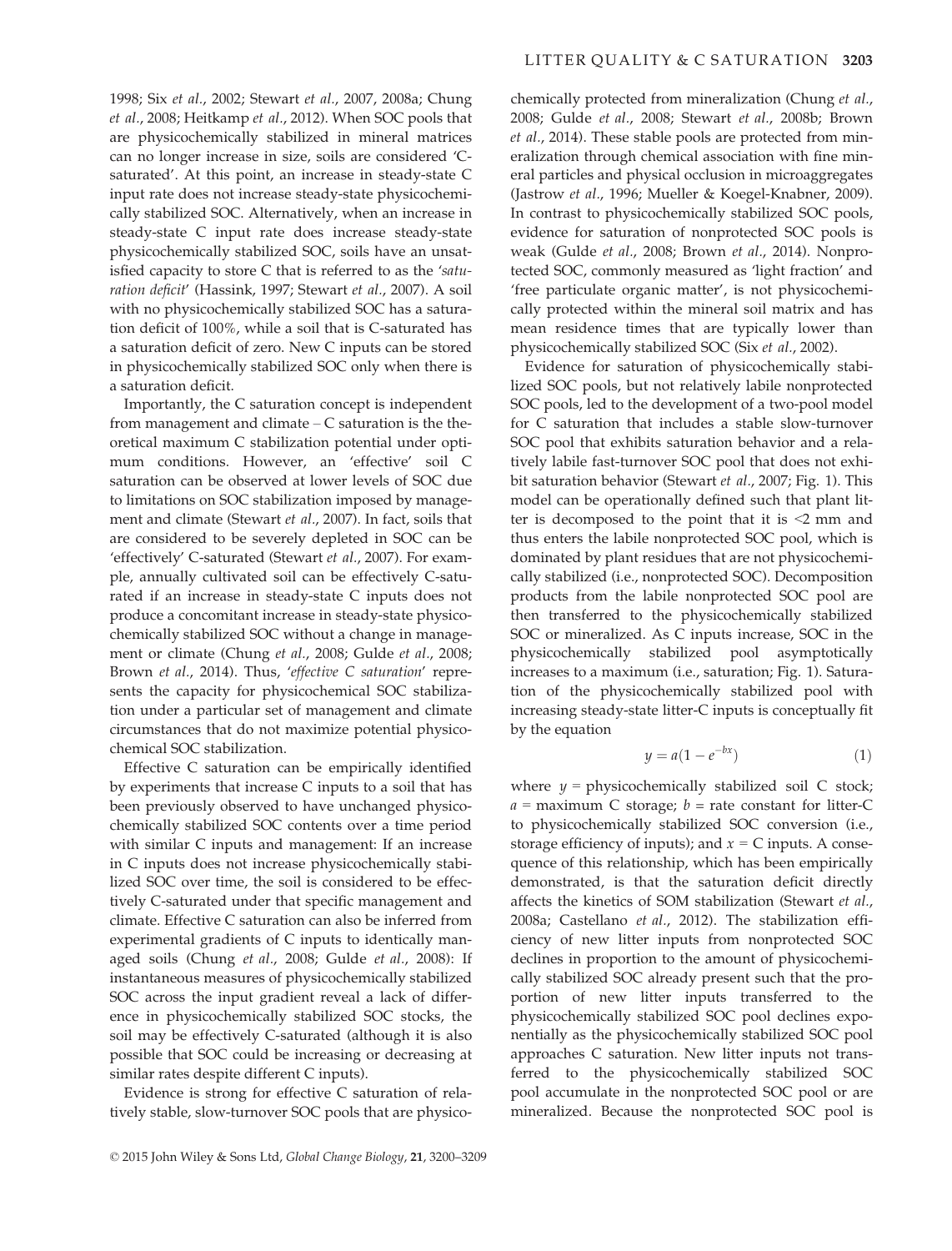

Carbon inputs at steady state

Fig. 1 Theoretical steady-state relationships between carbon (C) inputs, physicochemically stabilized soil organic carbon (SOC) fractions, and the nonprotected SOC fraction (adapted from Stewart et al., 2007). In our conceptualization, stable SOC fractions are subdivided into two pools that are both known to exhibit saturation behavior: mineral associated and microaggregate occluded (including free microaggregates and microaggregates within macroaggregates). Consistent with hierarchical C saturation theory (Kool et al., 2007), the mineral-associated fraction is larger and saturates before the microaggregate-occluded fraction. In this model, the nonprotected SOC fraction includes nonprotected particulate organic C fractions that are not occluded within microaggregates and are recognized as plant litter but operationally defined as SOC because they are <2 mm. This fraction includes free particulate organic C and particulate organic C within macroaggregates, but not particulate organic C within microaggregates. Evidence for saturation of mineralassociated and microaggregate-occluded C fractions is strong (Gulde et al., 2008; Brown et al., 2014). In contrast, evidence shows that the nonprotected SOC fraction (<2 mm) linearly increases with C inputs (Gulde et al., 2008; Brown et al., 2014). Nevertheless, there is evidence that nonprotected SOC fractions can saturate at high C inputs exceeding potential net primary production (e.g., >45 Mg C ha<sup>-1</sup> y<sup>-1</sup>; Campbell *et al.*, 1991; Janzen et al., 1992); thus, we have extrapolated the nonprotected SOC pool as a dashed line.

dominated by plant residues, we conceptualize the nonprotected pool as litter rather than SOC. This conceptualization is consistent with our focus on relationships between plant litter quality, plant litter input rate, and the amount of physicochemically stabilized SOC in the mineral soil matrix.

## Linking litter quality and carbon saturation

#### Model development

As litter quality can affect SOM stabilization by affecting the production of microbial residues, so should any environmental or physicochemical process that affects the stabilization of microbial residues in SOM. For example, litter quality should not affect physicochemically stabilized SOM in C-saturated or effectively C-saturated soils because the physicochemical process of C saturation limits SOM stabilization. However, the twopool model of C saturation suggests a much more dynamic relationship among litter quality and SOM stabilization because litter quality affects the production of microbial residues that are available for stabilization, while saturation deficit affects the kinetics of and capacity for microbial residue stabilization.

We propose that the effect of litter quality on mineral-associated SOM stabilization is a function of the saturation deficit in stable mineral-associated SOM pools. We describe this relationship through a conceptual model that explicitly considers the effects of litter quality and C saturation deficit on mineral-associated SOM. In our conceptual model shown in Fig. 2 and described below, we refer to the effect of litter quality on mineral-associated SOC stocks at equilibrium (i.e., steady state).

At equal rates of high- and low-quality litter inputs, a soil receiving high-quality litter will always have a greater mineral-associated SOC stock and smaller saturation deficit (lower SOC stabilization potential). As a result, high-quality litters will not necessarily have a greater litter-C to mineral-associated SOC conversion rate because the conversion of high-quality litter to mineral-associated SOC is more limited by C saturation deficit than the conversion of low-quality litter to mineral-associated SOC.

Figure 2 displays mineral-associated SOC as function of litter inputs for high- and low-quality litters. In this figure, initial litter-C to mineral-associated SOC conversion rate for high-quality litter is 100% greater than that of low-quality litter. However, with an increase in mineral-associated SOC due to an increase in litter inputs, the difference in litter-C to mineral-associated SOC conversion rates between litter qualities decreases until they are equal (Fig. 2b). At this point, the difference in mineral-associated SOC stock between litter qualities is maximized (Fig. 2a). Beyond this point, the litter-C to mineral-associated SOC conversion rate of low-quality litters is greater than the litter-C to mineral-associated SOC conversion rate of high-quality litters (Fig. 2b) because mineral-associated SOC in the soil receiving high-quality litters is closer to saturation despite equal litter inputs (Fig. 2a). In other words, the soil receiving low-quality litter has a greater saturation deficit and thus a greater litter-C to mineral-associated SOC conversion rate beyond this point.

In summary, at extremely large saturation deficits (low total SOM), the effect of litter quality on steadystate mineral-associated SOM is small because the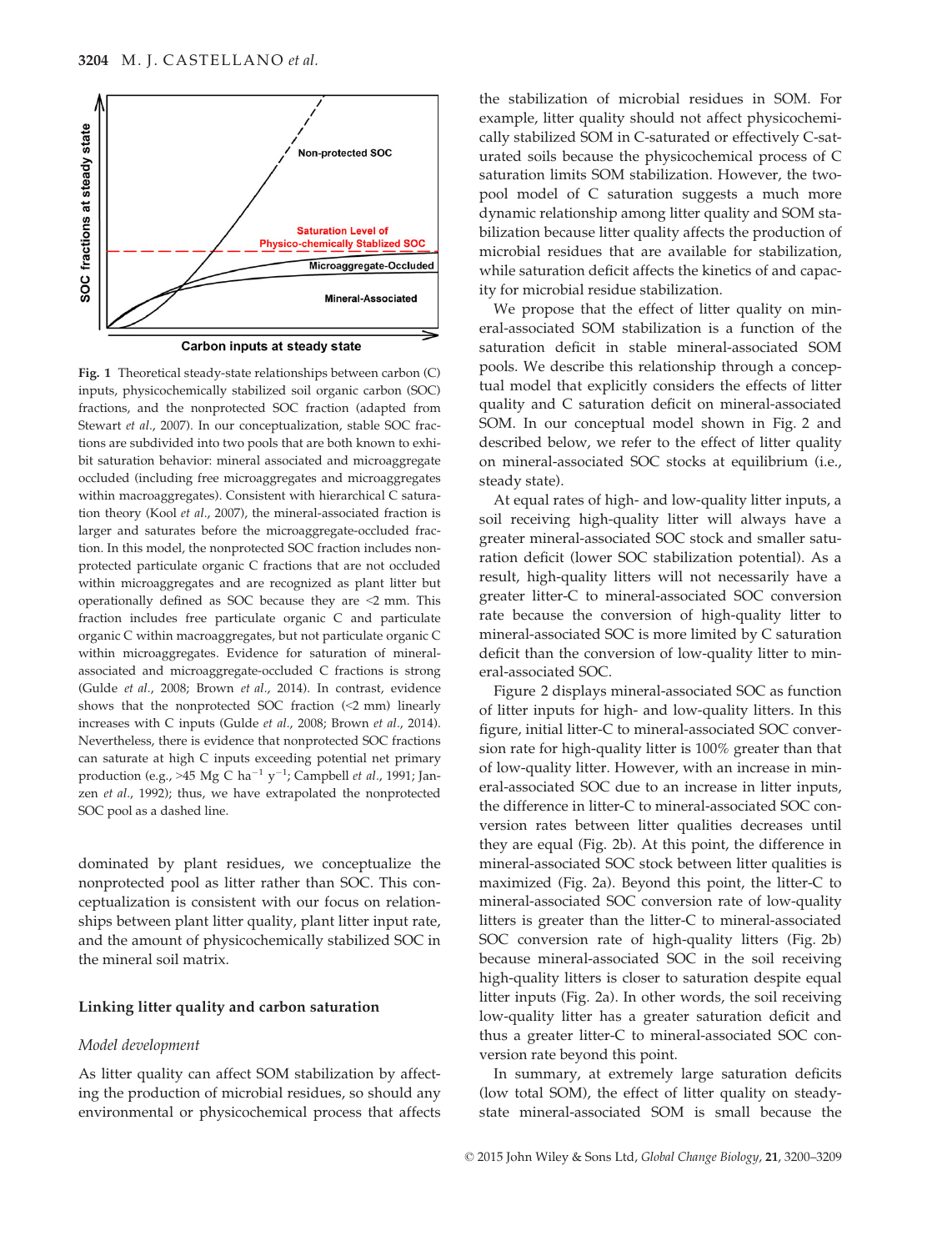

Fig. 2 (a) Hypothetical relationships between carbon (C) input level and mineral-associated soil organic carbon (SOC) stocks at steady state for two litters that differ in quality. (b) The proportion of litter C that is converted to mineral-associated SOC pools. The maximum difference in steady-state mineral-associated SOC stocks is coincident with the point at which litter-C to mineral-associated SOC conversion rates are equal for the two litter qualities.

conversion of litter-C to mineral-associated SOC is high – independent of litter quality. As litter-C input and mineral-associated SOC increase, however, the effect of litter quality on steady-state mineral-associated SOC grows until the soil receiving high-quality litter reaches saturation at a lower rate of litter input than an identical soil receiving the same input of low-quality litter (Fig. 2a). Thus, with increasing litter input, there is a greater decrease in the capacity for (Fig. 2a) and kinetics of (Fig. 2b) SOM stabilization in the soil receiving high-quality litter. As a result, the litter-C to mineralassociated SOC conversion rate of high-quality litters becomes lower than the litter-C to mineral-associated SOC conversion rate of low-quality litters as the rate of litter input increases and soils approach C saturation. However, at all times before saturation, soils receiving high-quality litters have greater mineral-associated SOC pools (Fig. 2a).

## Model evaluation

This link between C saturation and MEMS (Fig. 2) suggests three testable hypotheses: (1) Litter quality should affect mineral-associated SOM stocks only when there is a saturation deficit; (2) the effect of litter quality on mineral-associated SOM stocks should be most easily observed at moderate saturation deficits; and (3) the relative difference in litter-C to mineral-associated SOM-C conversion rates between different quality litters is a function of saturation deficit and will not always be greater for high-quality litters (Fig. 2).

The first prediction can be indirectly evaluated with published literature. In some soils, an increase in C inputs does not increase total and/or physicochemically stabilized SOC stocks, indicating that the soils are near or at C saturation (e.g., Huggins et al., 1998; Reicosky et al., 2002; Gulde et al., 2008). In these situations, our model predicts that litter quality should have no effect on SOM stocks. Coincident with this prediction, some studies that compare total SOC or physicochemically stabilized SOC across treatments receiving identical input rates of different quality litters find no effect of litter quality on SOC stock or litter-C to SOM-C conversion rates (Table 1).

We hypothesize that some of these soils are C-saturated. For example, Vityakon et al. (2000) found a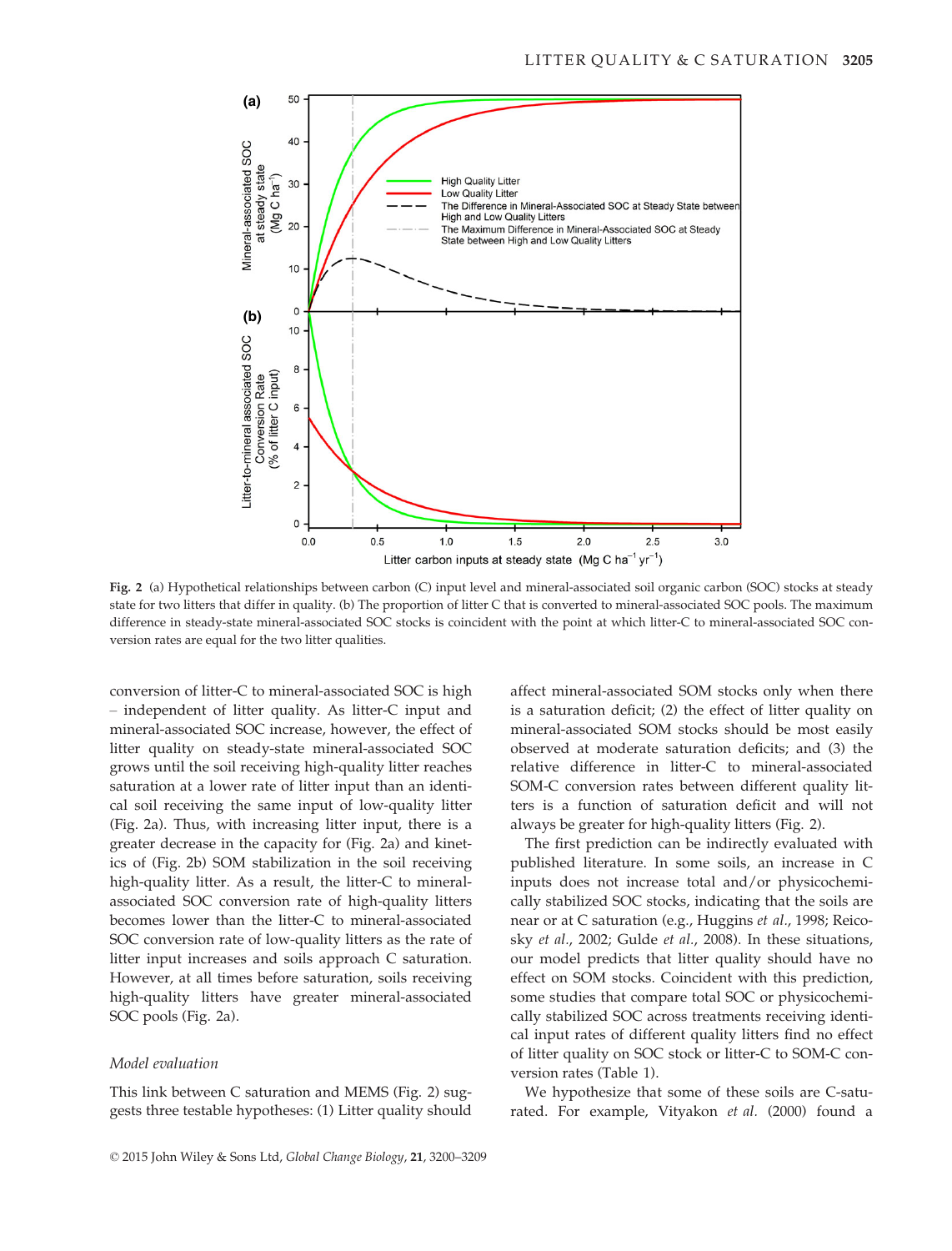significant effect of litter quality on total SOC stock in an upland ultisol, but not a lowland ultisol. Both soils received identical litter qualities at identical input rates, but the lowland ultisol had ~25% more SOC at initial conditions. Although this study did not separate physicochemically stabilized SOM, it is possible that nonprotected SOC in the lowland ultisol was also saturated (Fig. 1). In a field study with identical litter input rates but different litter qualities, Gentile et al. (2011) found no effect of N fertilizer, litter quality, or their interaction on physicochemically stabilized SOM pools. Similarly, across a 13-year N fertilizer input gradient where the  $C/N$  ratio of litter inputs decreased by  $>20\%$  from zero N to the highest N fertilizer input, Brown et al. (2014) found no differences in physicochemically stabilized SOC pools. Although differences in litter-C input prohibited inclusion of this report in Table 1, litter-C inputs increased as litter C/N ratio decreased and all litter was incorporated in mineral soil via intensive tillage.

Nevertheless, more research is required because the lack of litter quality effects on total and/or physicochemically stabilized SOC stock could be due to (1) a true lack of litter quality effect on the size of physicochemically stabilized SOC stocks; (2) a lack of statistical power to detect an effect of litter quality on physicochemically stabilized SOC stocks (Kravchenko & Robertson, 2011); or (3) C saturation dynamics (Fig. 2). Moreover, few field experiments have explicitly investigated the effect of litter quality on physicochemically stabilized SOM pools (Table 1).

Robust tests of all three model predictions require a fully factorial experiment that modulates litter quality, litter amount, and C saturation deficit. This experimental framework could use two approaches. First, a direct approach can be used where physicochemically stabilized SOM is compared across a soil that is treated with the same mass of different quality litter inputs (i.e., identical masses of litter C that differ only in quality are applied to replicated plots). Preferably, the change in physicochemically stabilized SOM is measured over time within plots to test for steady-state assumptions. Second, an indirect approach can be used where the change in physicochemically stabilized SOM storage is compared between different crop systems that vary in quantity and quality of litter inputs (e.g., wheat vs. corn or maple vs. oak; Drinkwater et al., 1998). In this case, litter-C to SOM-C conversion rates are compared among treatments to control for differences in mass of C inputs (i.e., ΔSOC/mass litter-C input is compared). The first approach is highly preferable because differences in plant structure/physiognomy and mass of litter-C inputs can have a greater effect on SOM stabilization than litter quality by altering other factors

that influence SOM stabilization such as water availability and temperature (Manzoni et al., 2012; Wieder et al., 2014b). Existing organic matter input gradients could be used to provide a saturation deficit gradient.

## The role of plant residues and microaggregate occlusion

Current evidence suggests microbial residues in mineral-associated SOM account for the majority of SOM in most soils (e.g., Kirchmann et al., 2004; Miltner et al., 2012; Plaza et al., 2013). However, plant residues can directly contribute to stable mineral-associated and microaggregate-occluded SOM pools as well as SOM pools that are not physicochemically stabilized (i.e., nonprotected particulate SOM that may or may not be biochemically recalcitrant). Our model and MEMS, which are based on the assumption that most SOM is comprised of microbial residues stabilized in the mineral soil matrix, may or may not be effective in these different situations.

In nutrient-poor soils, mineral-associated SOM pools can contain large amounts of plant-derived aromatic, polyphenolic, and aliphatic compounds (Gillespie et al., 2013; Sanderman et al., 2014). In these situations, depolymerized plant compounds appear to be stabilized on or near mineral surfaces. If depolymerization and retention of these relatively low-quality biopolymers is proportional with their concentration in litter, highquality litters could result in lower stabilization of plant compounds via mineral surfaces as compared to low-quality litters. However, if depolymerization of plant biopolymers proceeds more rapidly or completely when concentrations of litter nutrients or cell solubles are higher (Klozbucher et al., 2011; Talbot et al., 2012), then high-quality litters could result in similar or greater release of plant compounds and retention near mineral surfaces, despite lower concentrations of these plant biopolymers. In these situations, effective C saturation levels are likely to be far lower than absolute C saturation levels because nutrient availability limits SOM stock (Six et al., 2002).

In contrast to mineral-associated SOM which is considered as dominated by microbial residues in most soils, microaggregate-occluded SOM is dominated by plant residues and microaggregate-occluded SOM pools can have mean residence times exceeding mineral-associated SOM (Jastrow et al., 1996; Mueller & Koegel-Knabner, 2009). However, controls on the pool size of microaggregate-occluded SOM are complex. It is hypothesized that the pool size of microaggregateoccluded SOM is the result of a Gaussian function of aggregate turnover rate (Plante & Mcgill, 2002). At moderate turnover rates, the microaggregate-occluded SOM pool is maximized. Thus, changes in aggregate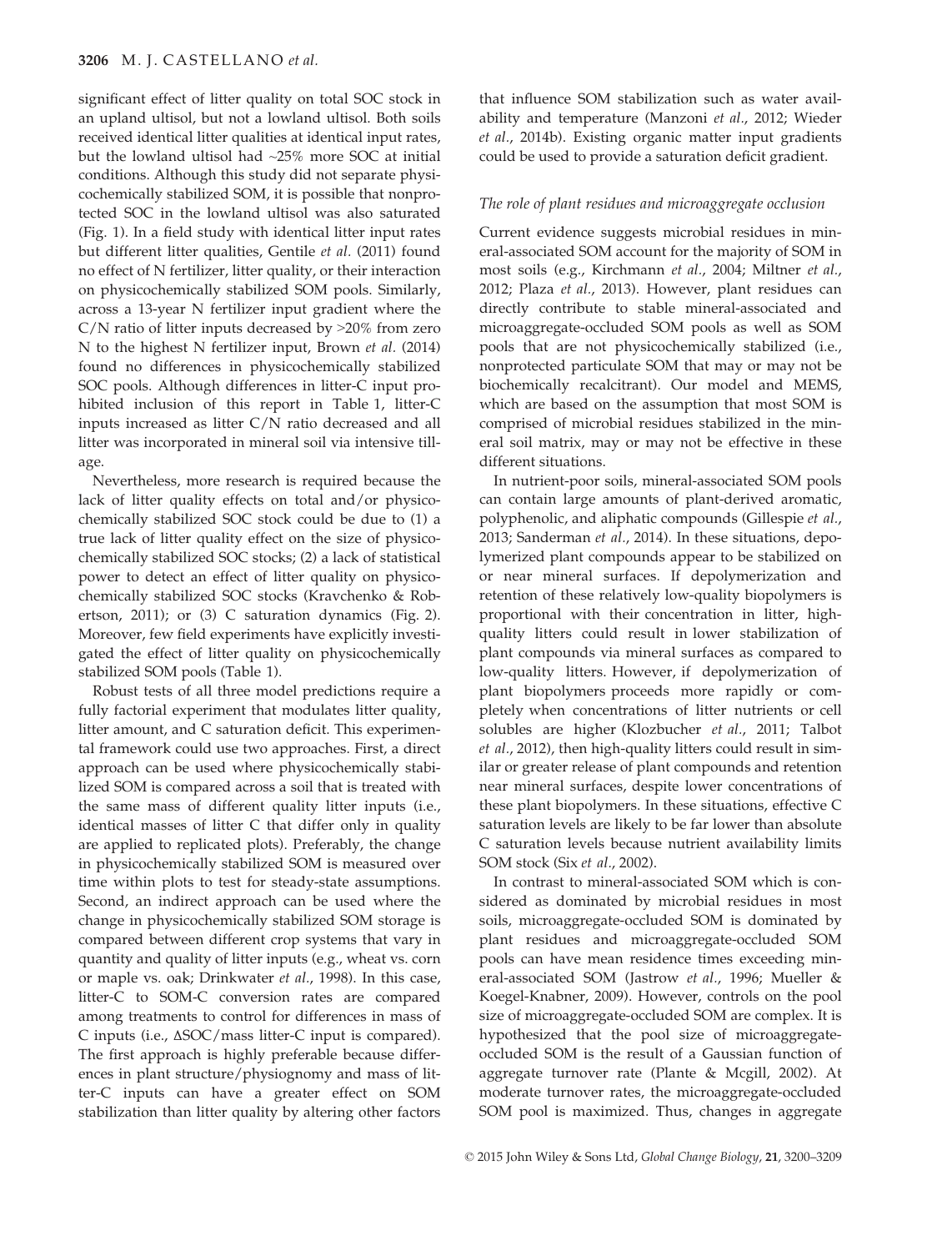turnover may increase or decrease the pool of microaggregate-occluded SOM, thereby altering the C saturation deficit (Plante & Mcgill, 2002). Recent evidence suggests high-quality litters hasten short-term aggregate turnover (Chivenge et al., 2011a,b; Puttaso et al., 2013). However, longer duration studies find that litter quality has little effect on microaggregate-occluded SOM pools (Chivenge et al., 2011a,b; Puttaso et al., 2013). In the future, it will be important to separate short-term litter quality effects on aggregate turnover from relatively long-term effects of litter quality on pools of microaggregate-occluded SOM. Nevertheless, high-quality litters increase microbial biomass, and microbial residues are widely considered to be an important contributor to the amount of microaggregate-occluded SOM (Guggenberger et al., 1999; Ludwig et al., 2015). If high-quality litters, through their effect on microbial residue production, enhance microaggregate abundance and stability, our model should apply to the pool of microaggregate-occluded SOM despite the dominance of plant residues in this SOM pool.

In some ecosystems, plant residues that are not stabilized by microaggregate occlusion or mineral association (i.e., nonprotected SOM) can account for a significant proportion of total SOM. When plant residues in nonprotected SOM are proportionally large contributors to total SOM, high-quality litters may not lead to greater SOM. In some sandy soils, nonprotected SOM fractions can account for >50% of total SOC (e.g., Liao et al., 2006; Zeller & Dambrine, 2011). In these soils, shifts toward plant communities that produce more phenolic lignin residues or cutin- and suberinderived plant compounds can significantly increase total SOM, apparently through enhanced biochemical recalcitrance (Filley et al., 2008; Gaiser et al., 2011; Carrington et al., 2012; Creamer et al., 2012). Across C saturation gradients, the contribution of these compounds to nonprotected SOM fractions has been shown to increase as a proportion of the fraction and in total mass (Carrington et al., 2012). These results are consistent with the concepts that biochemical recalcitrance can be an important mechanism of SOM stabilization and nonprotected SOM pools dominated by plant residues may not saturate (Fig. 1).

## Methodological challenges

Further evaluation of the linkages between litter quality and SOM stabilization requires a more accurate and complete characterization of the direct contributions of microbial- and plant-derived compounds to mineralassociated SOM and other relatively stable SOM pools. There are significant challenges to the characterization of SOM, including the inefficiency of extraction procedures and the accurate assignment of individual biomolecules to plant or microbial origins. Currently, the relative abundances of plant- and microbial-derived residues are often estimated through soil extraction and chromatographic analyses for specific monomers of carbohydrates, fatty acids, and phenols. The hemicellulosic carbohydrates, arabinose and xylose, are presumed to be largely of plant origin and galactose and mannose of largely microbial origin, so their ratios have been used to assess the balance of microbial- and plantderived carbohydrates. Specific longer-chained fatty acids represent plant residues, while specific shortchained fatty acids are considered markers for microbial residues (Frostegard et al., 1993; Jandl et al., 2005; Mendez-Millan et al., 2010). Syringyl, vanillyl, and cinnamic acid phenols measured by the standard CuO oxidation technique are widely considered to be derived from plant lignin (Kogel-Knabner, 2002).

Yet, evidence suggests incomplete extraction of all these compounds from soil, which could cause miscalculation of plant or microbial residue abundance. Hernes et al. (2013) could not extract >50% of mineralassociated lignin phenols from soil using the CuO technique. Fatty acid concentrations are normally considered as minor proportions of SOM when based on extraction/chromatography (Stevenson, 1994), but <sup>13</sup>C nuclear magnetic resonance spectroscopy has typically found about 25% of soil C to be aliphatic (Mahieu et al., 1999). This aliphatic signal is conventionally assigned to fatty acids and other alkyl compounds, which are often presumed to be derived at least in part from plant lipids including cutans and cutins (Kogel-Knabner, 2002). Similarly, Song et al. (2008) and Simpson et al. (2007) described about half of all soil C that was found to be a mixture of plant and microbial components, including plant cutans and cutins. Accurate characterization of the source of stable SOM is required for accurate prediction of litter quality effects on stable SOM.

## Conclusions

The interaction between litter quality and C saturation has significant potential to affect soil processes in managed and unmanaged ecosystems where the combination of climate change and ecological disturbances could lead to shifts in both litter quality and C saturation deficits. However, the incorporation of litter quality and C saturation concepts in numerical models requires a greater understanding of the relative importance of the many additional factors that regulate SOM stabilization. For example, plants that differ in litter quality frequently differ in litter production as well. And, as our concept model suggests (Equation 1 and Fig. 2), litter quantity likely has a larger effect on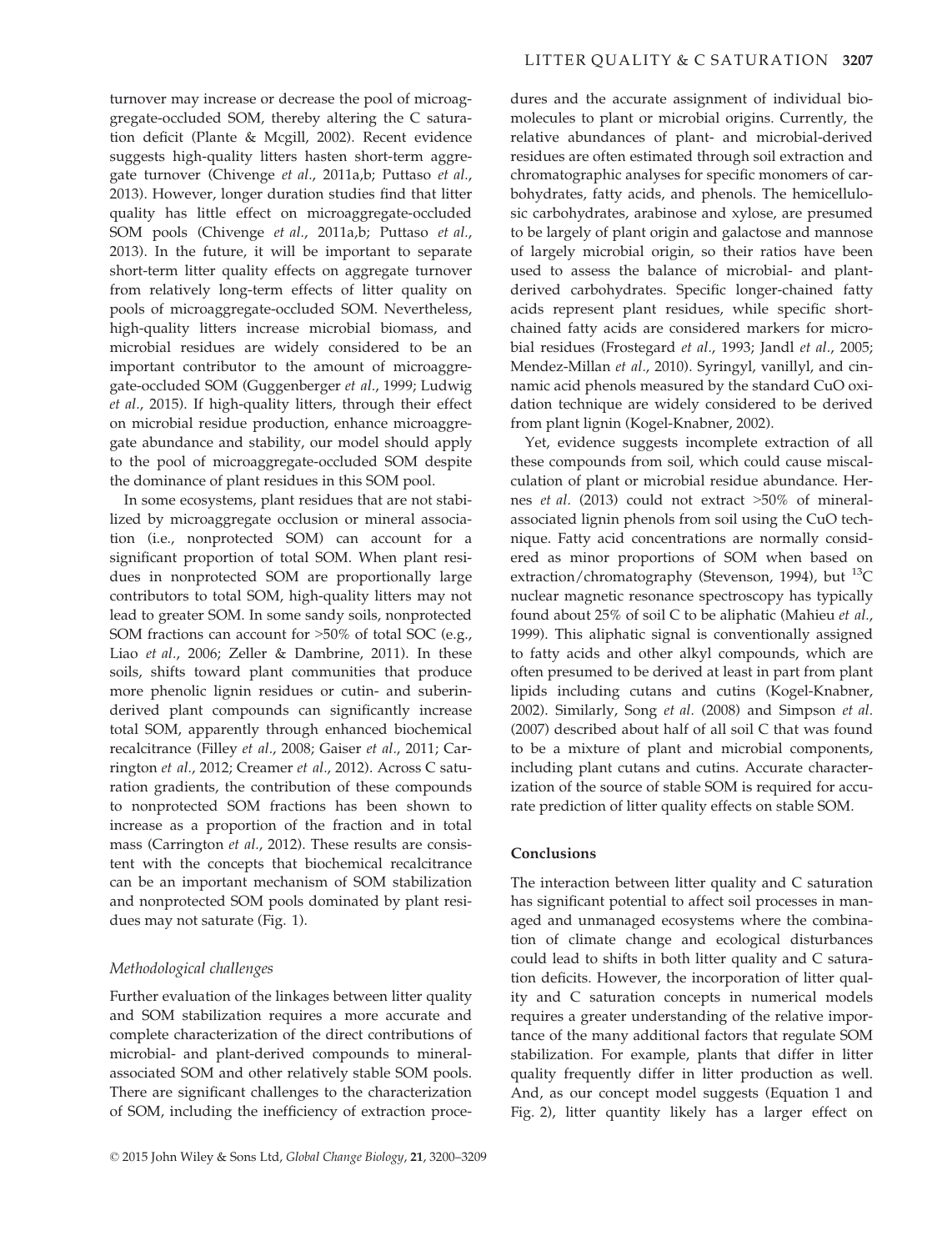#### 3208 M. J. CASTELLANO et al.

steady-state stable SOM, particularly when C saturation deficits are large. Nevertheless, our concept model may be immediately useful for managing SOM stocks in agroecosystems because these ecosystems are more likely to contain SOM stocks dominated by mineral-associated SOM due to tillage and comprised of microbial residues due to high nutrient inputs and generally the high quality of agricultural crop residues. Moreover, agroecosystems account for a large fraction of land area that is relatively easily managed for litter quality and nutrient inputs.

To expand the role of the mineral soil matrix in the MEMS framework (Cotrufo et al., 2013), our model unifies three key observations from recent literature related to SOM dynamics: (1) high-quality litters enhance microbial biomass, (2) microbial residues dominate relatively stable mineral-associated SOM, and (3) C saturation status affects the kinetics of SOM stabilization. Links among these observations lead to three testable hypotheses that can help to reconcile the effect of litter quality on stable SOC: (1) Litter quality should affect stable SOC storage only when there is a saturation deficit; (2) the effect of litter quality on stable SOC is most easily observed at moderate saturation deficits; and (3) the difference in litter-C to stable SOC conversion rates between litter qualities is a function of saturation deficit and not necessarily greater for high-quality litters. Future tests of our model within the MEMS framework may evaluate these hypotheses in the light of potential feedbacks between SOM, litter quality, and microbial communities. Ecosystem process models that include microbial dynamics have potential to predict SOC change and such models may be improved through tests of the concepts developed herein.

#### Acknowledgements

This work was funded by the United States Department of Agriculture National Institute of Food and Agriculture Foundational Programs (grant number 2014-67019-21629) and Coordinated Agricultural Projects (grant number 2011-68002-30190).

## References

- Agren G, Bosatta E, Magill A (2001) Combining theory and experiment to understand effects of inorganic nitrogen on litter decomposition. Oecologia, 128, 94–98.
- Beyaert R, Voroney PR (2011) Estimation of decay constants for crop residues measured over 15 years in conventional and reduced tillage systems in a coarse-textured soil in southern Ontario. Canadian Journal of Soil Science, 91, 985–995.
- Bird JA, Kleber M, Torn MS (2008) 13C and 15N stabilization dynamics in soil organic matter fractions during needle and fine root decomposition. Organic Geochemistry, 39, 465–477.
- Bradford MA, Keiser AD, Davies CA, Mersmann CA, Strickland MS (2013) Empirical evidence that soil carbon formation from plant inputs is positively related to microbial growth. Biogeochemistry, 113, 271–281.
- Brown KH, Bach EM, Drijber RA, Hofmockel KS, Jeske ES, Sawyer JE, Castellano MJ (2014) A long-term nitrogen fertilizer gradient has little effect on soil organic

matter in a high-intensity maize production system. Global change biology, 20, 1339– 1350.

- Campbell CA, Lafond GP, Zentner RP, Biederbeck VO (1991) Influence of fertilizer and straw baling on soil organic matter in a thin black Chernozem in western Canada. Soil Biology & Biochemistry, 23, 443–446.
- Carrington EM, Hernes PJ, Dyda RY, Plante AF, Six J (2012) Soil Biology & Biochemistry Biochemical changes across a carbon saturation gradient : lignin, cutin, and suberin decomposition and stabilization in fractionated carbon pools. Soil Biology and Biochemistry, 47, 179–190.
- Castellano MJ, Kaye JP, Lin H, Schmidt JP (2012) Linking carbon saturation concepts to nitrogen saturation and retention. Ecosystems, 15, 175–187.
- Chivenge P, Vanlauwe B, Gentile R, Six J (2011a) Organic resource quality influences short-term aggregate dynamics and soil organic carbon and nitrogen accumulation. Soil Biology and Biochemistry, 43, 657–666.
- Chivenge P, Vanlauwe B, Gentile R, Six J (2011b) Comparison of organic versus mineral resource effects on short-term aggregate carbon and nitrogen dynamics in a sandy soil versus a fine textured soil. Agriculture, Ecosystems & Environment, 140, 361–371.
- Chung H, Grove JH, Six J (2008) Indications for soil carbon saturation in a temperate agroecosystem. Soil Science Society of America Journal, 72, 1132–1139.
- Cotrufo FM, Wallenstein MD, Boot CM, Denef K, Paul E (2013) The Microbial Efficiency-Matrix Stabilization (MEMS) framework integrates plant litter decomposition with soil organic matter stabilization: do labile plant inputs form stable soil organic matter? Global Change Biology, 19, 988–995.
- Creamer CA, Filley TR, Olk DC, Stott DE, Dooling V, Boutton TW (2012) Changes to soil organic N dynamics with leguminous woody plant encroachment into grasslands. Biogeochemistry, 113, 307–321.
- Drinkwater LE, Wagoner P, Sarrantonio M (1998) Legume-based cropping systems have reduced carbon and nitrogen losses. Nature, 396, 262–265.
- Dungait JAJ, Hopkins DW, Gregory AS, Whitmore AP (2012) Soil organic matter turnover is governed by accessibility not recalcitrance. Global Change Biology, 18, 1781–1796.
- Filley TR, Boutton TW, Liao JD, Jastrow JD, Gamblin DE (2008) Chemical changes to nonaggregated particulate soil organic matter following grassland-to-woodland transition in a subtropical savanna. Journal of Geophysical Research, 113, G03009.
- Frostegard A, Baath E, Tunlio A (1993) Shifts in the structure of soil microbial communities in limed forests as revealed by phospholipid fatty acid analysis. Soil Biology & Biochemistry, 6, 723–730.
- Gaiser T, Stahr K, Bernard M, Kang BT (2011) Changes in soil organic carbon fractions in a tropical Acrisol as influenced by the addition of different residue materials. Agroforestry Systems, 86, 185–195.
- Gentile R, Vanlauwe B, Six J (2011) Litter quality impacts short- but not long-term soil carbon dynamics in soil aggregate fractions. Ecological Applications, 21, 695–703.
- Gillespie AW, Diochon A, Ma B et al. (2013) Nitrogen input quality changes the biochemical composition of soil organic matter stabilized in the fine fraction: a longterm study. Biogeochemistry, 117, 337–350.
- Grandy AS, Neff JC (2008) Molecular C dynamics downstream: the biochemical decomposition sequence and its impact on soil organic matter structure and function. The Science of the Total Environment, 404, 297–307.
- Guggenberger G, Frey SD, Six J, Paustian K, Elliott ET (1999) Bacterial and fungal cell-wall residues in conventional and no-tillage agroecosystems. Soil Science Society American Journal, 63, 1188–1198.
- Gulde S, Chung H, Amelung W, Chang C, Six J (2008) Soil carbon saturation controls labile and stable carbon pool dynamics. Soil Science Society of America Journal, 72, 605–612.
- Hassink J (1997) The capacity of soils to preserve organic C and N by their association with clay and silt particles. Plant and Soil, 191, 77–87.
- Hassink J, Whitmore AP (1997) A model of the physical protection of organic matter in soils. Soil Science Society of America Journal, 61, 131–139.
- Heitkamp F, Wendland M, Offenberger K, Gerold G (2012) Geoderma Implications of input estimation, residue quality and carbon saturation on the predictive power of the Rothamsted Carbon Model. Geoderma, 170, 168–175.
- Helfrich M, Ludwig B, Potthoff M, Flessa H (2008) Effect of litter quality and soil fungi on macroaggregate dynamics and associated partitioning of litter carbon and nitrogen. Soil Biology and Biochemistry, 40, 1823–1835.
- Hernes PJ, Kaiser K, Dyda RY, Cerli C (2013) Molecular trickery in soil organic matter: hidden lignin. Environmental Science & Technology, 47, 9077–9085.
- Huggins D, Clapp C, Allmaras R, Lamb J, Layese M (1998) Carbon dynamics in cornsoybean sequences as estimated from natural carbon-13 abundance. Soil Science Society of America Journal, 62, 195–203.
- Jandl G, Leinweber P, Schulten H, Ekschmitt K (2005) Contribution of primary organic matter to the fatty acid pool in agricultural soils. Soil Biology & Biochemistry, 37, 1033–1104.